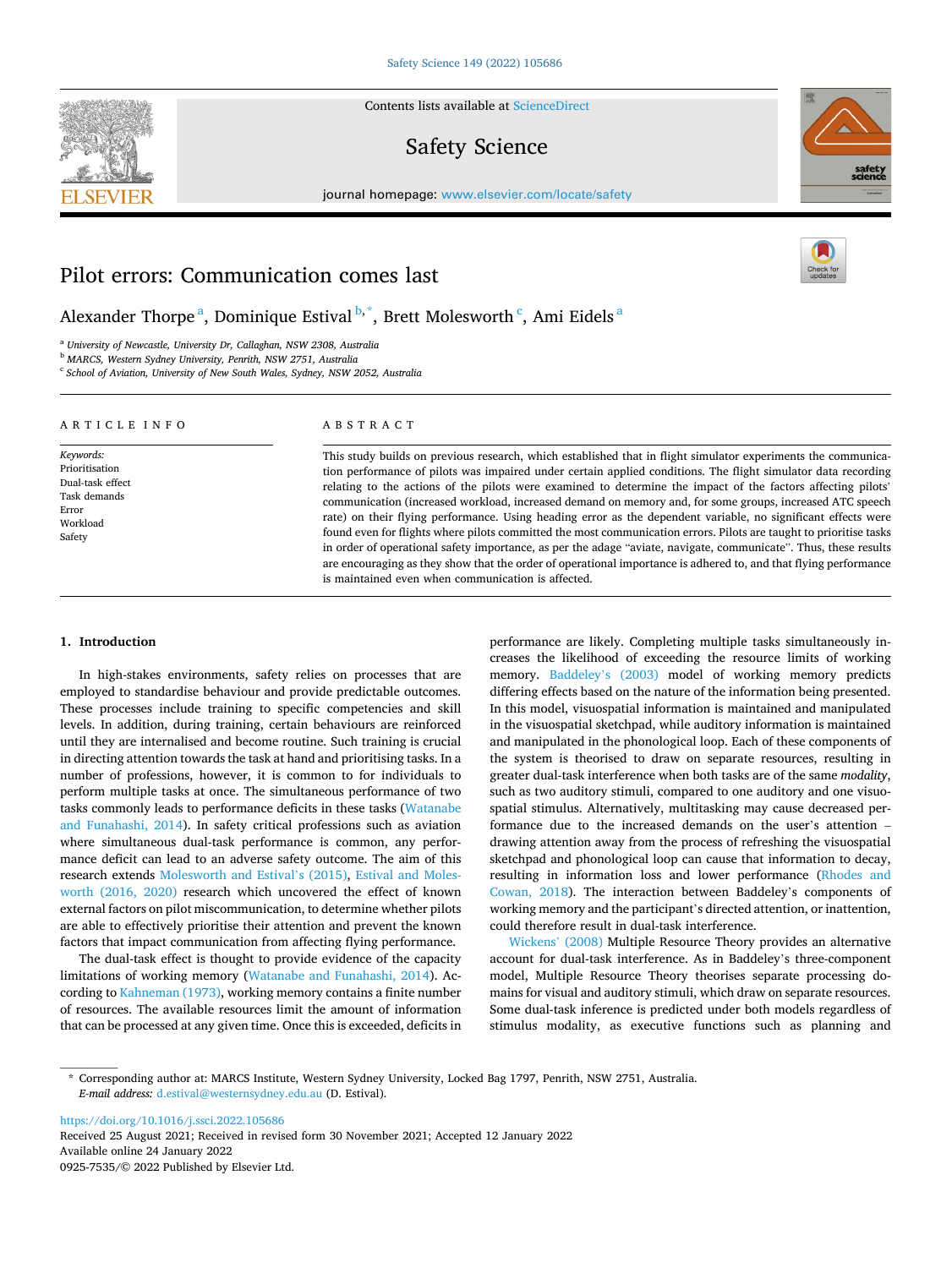<span id="page-1-0"></span>executing responses are theorised to occur in a central component with a single pool of resources [\(Helton and Russell, 2011, 2013\)](#page-5-0). Multimodal multitasking will therefore require more resources than completing a single task. This does not necessarily result in a noticeable decrement in performance provided the resource requirement by each individual process is modest enough – a limited-capacity process can perform efficiently as overall capacity requirements are not exceeded ([Kant](#page-5-0)[owitz, 1985\)](#page-5-0).

One coping mechanism to overcome the deleterious effects of dualtask interference is to shed or actively ignore information ([Lachman](#page-5-0)  [et al., 2015\)](#page-5-0). The effectiveness of this strategy is contingent on the importance of the information being prioritised. In aviation, this prioritisation technique is actively taught to pilots. Specifically, pilots are taught to prioritise their attention, as per the adage "aviate, navigate, communicate" (e.g., [FAA, 2018; CASA, 2019](#page-5-0)). Attention prioritisation to manage the dual-task effect is not new or unique to aviation. Prioritisation techniques have been employed and tested in the laboratory with both young and old adults, and patients with and without a diagnosed medical condition to lower the safety risk when walking. Such techniques focus on instructions pertaining to the priority activity, in this case walking pattern – gait technique. Attention prioritisation often leads to a reduction in gait speed in the dual-task condition (walking and cognitive task) compared to control (no attention prioritisation; [Verghese et al., 2007; Yogev-Seligmann et al., 2010; Yogev-Seligmann](#page-6-0)  [et al., 2012](#page-6-0)). In aviation, similar results have been found in reducing pilot altitude deviations during an Instrument Flight Rules (IFR) flight in the face of competing, less serious prospective memory tasks. Pilots who were taught a task management procedure called APE (Assess, Prioritize, Execute) showed greater improvements pre-post intervention on both the altitude deviation and memory tasks ([Bishara and Funk, 2002](#page-5-0)).

There remains a question over whether the prioritisation behaviour described above would occur without training. Natural task prioritisation is apparent in some tasks, but not others. In the example of gait technique given above, directed prioritisation was required to adjust gait speed. This is also the case with swimming ([Stets et al., 2019](#page-6-0)), whereby swimming speed is negatively affected by increased cognitive load. However, there is some evidence that climbing speed is unaffected by increased cognitive load [\(Darling and Helton, 2014; Blakely et al.,](#page-5-0)  [2021\)](#page-5-0). This lack of interference was found despite climbing having a deleterious effect on cognitive tasks, suggesting the interference only ran one way. One explanation for this effect is the level of risk involved in the activity. Whereas walking and swimming are relatively low-risk activities with little penalty for slow(er) performance, climbing is higher-risk, with poor performance carrying potentially catastrophic consequences [\(Blakely et al., 2021](#page-5-0)). There is nevertheless some evidence that climbing can be affected by increased cognitive load, though this may be an indirect effect – if cognitive demands incur physical fatigue, this fatigue could be the cause of slower climbing [\(Woodham et al.,](#page-6-0)  [2016\)](#page-6-0). These findings have mixed predictions for aviation. Flying is certainly a high-stakes behaviour, so natural prioritisation of flying tasks may take place, though the low physical demand and relative detachment of the pilot from the physical process of flight may imply that piloting will not be naturally prioritised. In any case, there is evidence that optimal prioritisation can take place even under high cognitive workload ([Wickens et al., 2003\)](#page-6-0), so training can prepare pilots to prioritise piloting behaviour over distracting stimuli.

While the attention prioritisation research highlights the effectiveness of targeted and simple instructions to effectively prioritise tasks, how such a technique applies in aviation where pilots need to balance multiple tasks such as flying an aircraft, navigating though threedimensional space, monitoring and responding to communications, performing calculations, maintaining situation awareness, is still open to research. A number of important questions applicable to attention prioritisation in aviation remain unanswered, and possibly the most prominent relates to the effectiveness of such a technique on the known factors that affect pilot performance.

[Molesworth and Estival \(2015\)](#page-5-0), [Estival and Molesworth \(2016,](#page-5-0)  [2020\)](#page-5-0) investigated the communication performance of pilots in flight simulator experiments providing conditions known or expected to affect the communication performance of pilots: increased ATC speech rate ([Taylor et al., 1994; Burki-Cohen, 1995; Morrow and Rodvold, 1998;](#page-6-0)  [EUROCONTROL, 2006b; Said, 2011; EUROCONTROL, 2014](#page-6-0)), increased information density [\(Cardosi, 1993; Barshi and Farris, 2013\)](#page-5-0), increased pilot workload [\(Morrow et al., 1993\)](#page-5-0) and increased radio frequency congestion [\(Morrow and Rodvold, 1993; Orlady and Orlady, 1999](#page-5-0)). They found that increased ATC speech rate, increased information density in ATC instructions, and especially increased pilot workload (completing a secondary task such as revising fuel calculation), all adversely affected pilots' communication performance as measured by the number and nature of the communication errors committed by the pilots while flying.

How these factors affect the primary task of flying is the focus of this study. Specifically, this paper reports on the analysis of the flight simulator data which recorded the actions of the pilots during the simulated flights reported in [Molesworth and Estival](#page-5-0)'s (2015) research. The flight simulator recorded data pertaining to Altitude, Indicated Airspeed, Vertical speed, Pitch and Roll angle, and Heading. Using Heading error as the dependent variable, analyses were conducted to determine whether the factors which had been shown to affect pilots' communication also affected their flying performance.

With the background that all pilots are taught to prioritise tasks in order of operational safety importance, as per the adage "aviate, navigate, communicate", and the effect of the known factors on pilot communication performance as identified by [Molesworth and Estival](#page-5-0)  [\(2015\),](#page-5-0) the current study sought to answer the following two research questions.

Research questions

Are pilots able to effectively prioritise the tasks of aviating, navigating, and communicating?

Does the type of task demand (increased ATC speech rate, increased ATC information density, or increased pilot workload) affect pilots' ability to manage the flying task?

## **2. Method**

#### *2.1. Participants*

The participants in the study were all pilots recruited from local flight training schools, performing in a medium fidelity flight simulator. A total of 17 pilots (one female), eight of whom were native English speakers (NES) and nine non-native English speakers  $(NNES)^1$  volunteered for the research. The average age of the participants was 30.82  $(SD = 13.97)$  years. All participants completed the set of eight flights, in an average of two hours. Before the experiments, the pilots filled an informed consent form and a demographic questionnaire. Pilot experience ranged from 42 to 3,500 h, with seven pilots holding a Private Pilot Licence (PPL) or lower qualification, and 10 pilots a Commercial Pilot Licence (CPL) or higher.

## *2.2. Design*

The experimental design comprised a  $2 \times 4$  repeated measures design. The first within-group factor, Task Load contained two levels (baseline vs. manipulation), while the second within-group factor, Flight Scenario contained four levels (Speech Rate, Information Density, Pilot

 $^{\rm 1}$  The native language of the non-native English speakers (English as a second language - ESL) included: Cantonese (4), Chinese (1), Malayalam (1), Italian (1), Danish (1), Russian (1). On average, the NNES pilots reported to have spoken English for  $17.11$  (SD = 11.96; range 2–35) years.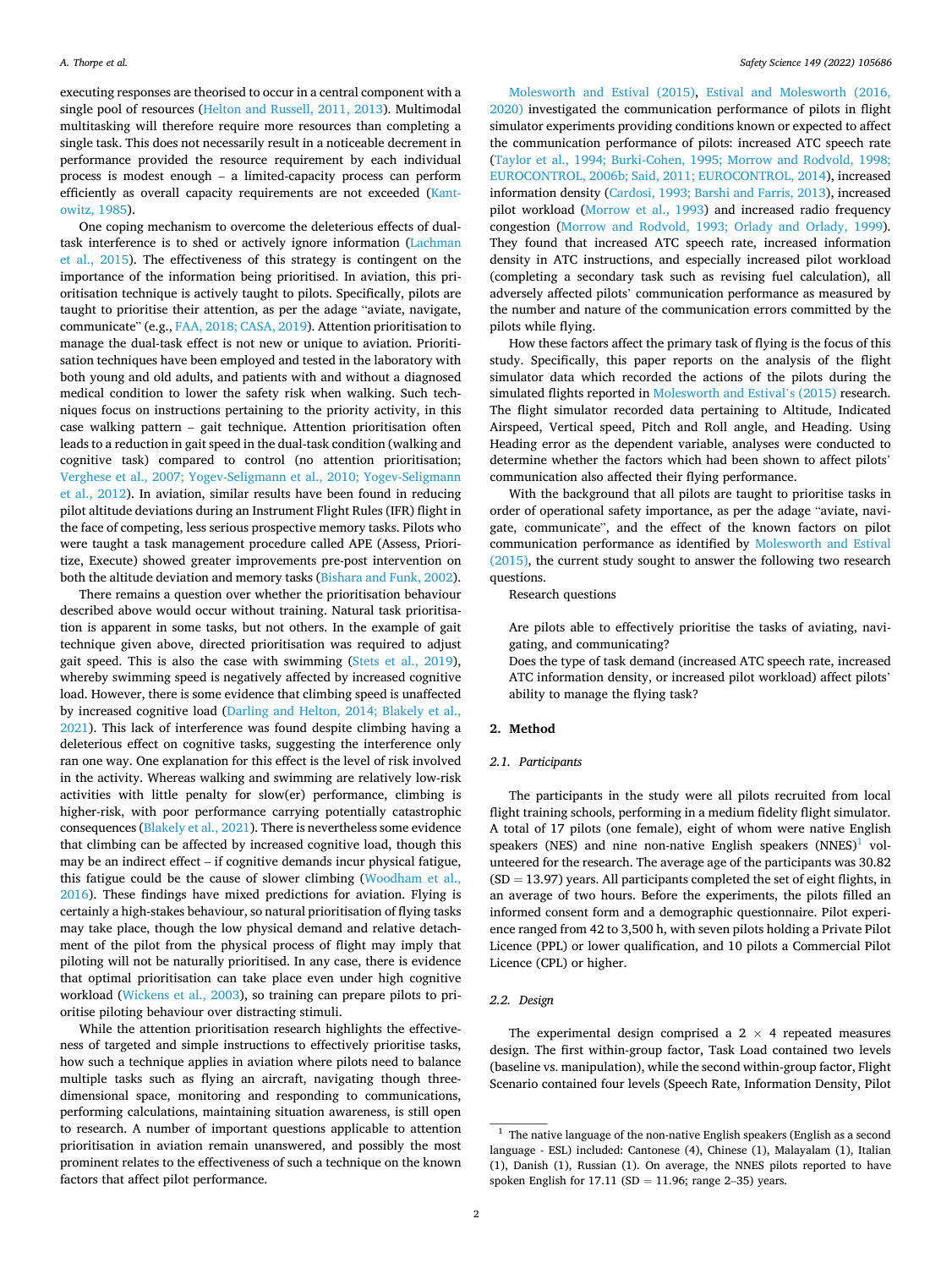Workload and Radio Congestion). The data analysis however, comprised a  $2 \times 3$  design since the Radio Congestion scenario did not feature because the pilots did not have to respond to the manipulated operation condition. In the increased Radio Congestion flight, none of the additional transmissions were directed to the pilot in command (thus, no heading instructions).

The baseline flight in each 'Flight Scenario' reflected operational conditions (i.e., Task Load) that were deemed to be normal. This flight was called Flight A. The manipulation flight, referred to as Flight B, varied from the baseline flight based on the operational condition being manipulated in accordance with the flight scenario. In the Speech Rate scenario, Flight B contained ATC radio transmissions at a speech rate double that recommended by ICAO and used in Flight A. In the Information Density scenario, Flight A contained fewer than three items per ATC transmission, while Flight B contained four or more items per ATC transmission. In the Pilot Workload scenario, Flight B involved pilots having to calculate the fuel required for a diversion, in addition to communicating and flying the aircraft, thus increasing cognitive workload.

The dependent variable was heading error. Heading error was the absolute difference between observed heading and prescribed heading (as instructed by ATC) for each section of flight.

Sections of the flight (referred to as time series) were identified based on radio instructions – a section would begin when the ATC instruction to change heading was given, and end either after the next heading instruction, two further non-heading radio instructions, or the end of the flight, whichever came first. This allowed the collection of multiple observations per run. These sections were further divided into *call* and *response* segments – the time during which the instructions were given was considered the *call* segment, while the time after the instructions ended and the pilot was required to respond verbally and behaviourally was considered the *response* segment.

The time series was divided further as depicted in Fig. 1, which depicts the flight path from an example trial, illustrating where each of the three segments fell within a trial. The first response segment, hereafter 'R<sub>1</sub>', was taken from the beginning of the response, and the second response segment, hereafter 'R<sub>2</sub>', was taken from the end of the response. Each of these segments was of equal length to the *call* segment, hereafter 'C', to ensure equal observations in each segment. This factor is hereafter referred to as *call segment*, with three levels  $(C/R_1/R_2)$ . This division is

depicted in [Fig. 2](#page-3-0), which shows the translation from the flight path in space to a timeline of the example time series section. The purpose of this division was to allow pilots sufficient time to reach their expected heading, allowing for fair comparison between the C segment and the response. Responses during the  $R_1$  segment represented the point in flight when pilots were most likely to be affected by ATC instruction calls and the need to verbally respond to those instructions, whereas responses during the R2 segment represented the point when they would be least likely to be affected by ATC calls. It was, therefore, expected that heading error would be highest in the  $R_1$  segment. The critical comparison was between C and  $R_2$  segments, as the latter segment was the point in the time series when pilots had been given sufficient time to make a safe turn to the expected heading. If the presence of ATC calls affected flying performance, it would therefore be apparent in the comparison of the C and  $R_2$  segments.

#### *2.3. Materials*

The laboratory equipment comprised: X-Plane 6.21 featuring a Cessna 172 aircraft (with call sign ''ABC''), a Personal Aviation Training Devices (PCATD) with one 21-inch flat screen monitor, Elite rudder pedals, and two additional computers: one to play the audio stimuli through an aviation headset and one to record the pilot's verbal responses with the Audacity software. In order to replicate the applied environment as much as possible, reproduced aircraft noise of a Cessna 172 during cruise at 65 dBA was played throughout each flight.

The test documentation comprised: an information sheet, a consent form, and a demographics questionnaire asking participants to provide their age, sex, native language, number of years speaking English and flying experience.

#### *2.4. Procedure*

The four flight pairings (eight flights in total) were presented in a counterbalanced order as per a  $4 \times 4$  Latin square design (as opposed to a balanced Latin square design, because of the undesirable adjacency which a balanced Latin Square would have given to the two flights in each pair). A total of 17 pilots completed the task, for a total number of 136 flights. The data recorded for each flight was of two types, audio for the pilots' verbal responses and flight simulator data for the pilot



**Fig. 1.** Flight path of an example time series section. In this example, pilots begin at heading 360 and receive instructions to change heading to 090 degrees ("ABC, turn right heading 090") during the call segment, with the two response segments occurring at the beginning and end of the remainder of the time series. The duration of each of the three segments (Call 1, Response 1, Response 2) is equal.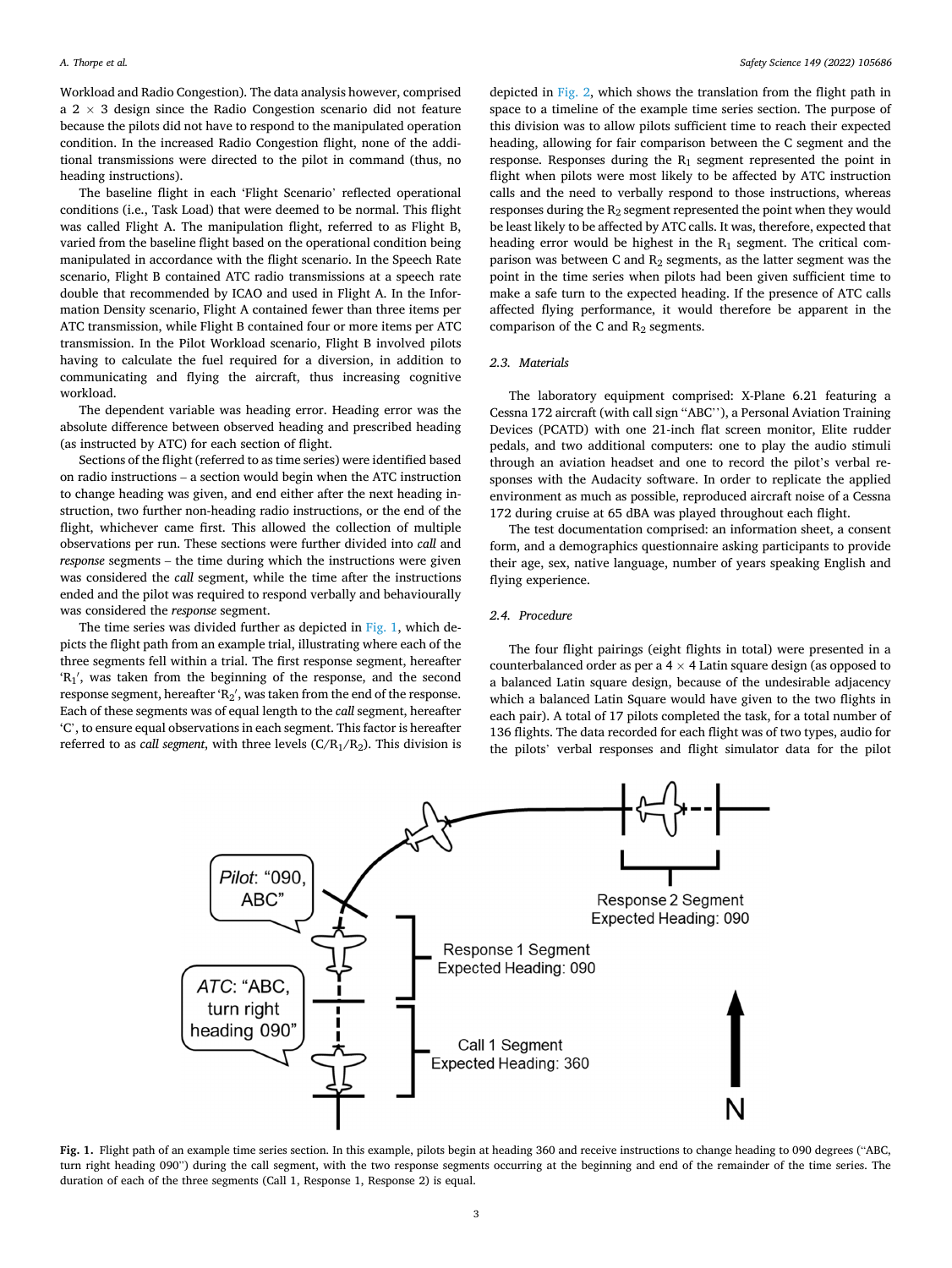<span id="page-3-0"></span>

**Fig. 2.** Timeline of an example time series section where Call 1 provided heading instructions and where Call 2 provided no heading instruction. Shaded areas represent the data used for the current analysis. Responses 1 and 2 represent the beginning and end of the response time series, respectively.

actions. The audio data and the flight simulator data were aligned for all the flights.

#### *2.5. Data analysis*

The dependent variable, heading error, was analysed using a  $3 \times 2 \times$ 3 repeated measures ANOVA, with within-subjects factors of Call Segment ( $C/R_1/R_2$ ), Task Load (Low/High), and Flight Scenario ( $1/2$ / 3). As explained in [Section 2.2](#page-1-0), only the first three Flight Scenarios were used in the current analysis. Prior to all analyses, violations of the ANOVA test assumptions were checked, and alpha was set at 0.05. Alpha remained unadjusted in accordance with [Rothman \(1990\) and Arm](#page-6-0)[strong \(2014\),](#page-6-0) when subsequent post hoc tests were necessary in the pursuit of the interpretation of a single test, as opposed to across tests. According to Rothman and Armstrong, such a method protects against type ii error, as well as controls for type i error since no data was repeatedly used across tests. Effect sizes are presented in cases of significant differences as Cohen's *d* for *t*-tests and eta-squared for ANOVAs. Effect sizes were interpreted based on Cohen'[s \(1988\)](#page-5-0) conventions.

Bayesian mixed ANOVAs were used in cases of non-significant results. These tests have the advantage of being able to evaluate the evidence in favour of a null hypothesis, unlike conventional null hypothesis testing. In these cases, Bayes Factors representing the strength of an effect are presented. There are two types of Bayes Factors. Bayes Factors labelled  $BF_{10}$  represent the strength of evidence in favour of an alternative hypothesis compared to a null hypothesis, whereas those labelled *BF*Inclusion represent the strength of including a specific factor in an explanatory model of the observed data. In both cases, Bayes Factors were interpreted according to the conventions in [Jeffreys \(1961\)](#page-5-0) and presented in Table 1.

Prior to the mixed repeated analysis, it was important to check whether differences in flying performance were evident between the two language background groups (NES vs. NNES) that featured in [Moles](#page-5-0)[worth and Estival \(2015\),](#page-5-0) [Estival and Molesworth \(2016, 2020\)](#page-5-0). Performance differences, if any, would be expected in the manipulation

**Table 1** 

Interpretation of Bayes Factors, based on the conventions in [Jeffreys](#page-5-0) [\(1961\).](#page-5-0)

| Bayes Factor $BF_{10}$ | Interpretation                        |  |
|------------------------|---------------------------------------|--|
| >100                   | Extreme evidence for $H_1$            |  |
| $30 - 100$             | Very strong evidence for $H_1$        |  |
| $10 - 30$              | Strong evidence for $H_1$             |  |
| $3 - 10$               | Moderate evidence for $H_1$           |  |
| $1 - 3$                | Anecdotal evidence for H <sub>1</sub> |  |
| 1                      | No evidence                           |  |
| $1/3-1$                | Anecdotal evidence for H <sub>0</sub> |  |
| $1/10-1/3$             | Moderate evidence for $H_0$           |  |
| $1/30 - 1/10$          | Strong evidence for $H_0$             |  |
| $1/100 - 1/30$         | Very strong evidence for $H_0$        |  |
| ${<}1/100$             | Extreme evidence for $H_0$            |  |

flight (Flight B), therefore three separate *t* tests (one for each flight scenario) were performed. The results of the three *t* tests, failed to reveal a significant difference based on heading error (largest *t*, *t*(13) = 1.19, *p*   $=$  .25 – Flight 1). As a result, the two groups were collapsed.

## **3. Results**

Prior to analysing the results in relation to the two research questions, a manipulation check was conducted to determine whether differences existed between call segments. As demonstrated in the Design section above, differences in call segment between R1 and R2 were expected, since in R1 pilots would be initiating their turn based on the ATC instructions, and at R2, they should be on the new required heading or near approaching this new heading. It is also possible that differences exist between C and R1, based on pilots' early initiation of the new heading. As can be seen in Table 2, the results revealed a medium-sized main effect for Call Segment,  $F(2, 20) = 44.48$ ,  $p < .001$ ,  $p2 = 0.06$ .

The post hoc analysis for Call Segment revealed that  $R_1$  was statistically different to both the C segment,  $t(10) = 9.10$ ,  $p < .001$ ,  $d = 2.75$ , and the R<sub>2</sub> segment,  $t(10) = 6.69, p < .001, d = 2.02$ . These represent extremely large effect sizes. Mean heading error in the C segment was also significantly different to error in the  $R_2$  segment,  $t(10) = 2.41$ ,  $p =$ .026,  $d = 0.73$ . This represents a medium effect size, but it is much smaller than the effects seen in comparisons of the  $R_1$  segment to the other segments. This pattern of results suggests pilots were following ATC instructions and that, given sufficient time, they could reach the appropriate heading.

Having determined that pilots were indeed following the heading instructions given by ATC, it was important to determine whether pilots were able to effectively prioritise tasks whilst flying (Research Question 1). If pilots were unable to prioritise tasks (flying and communicating in Scenarios 1 and 2; flying and performing calculations in Scenario 3), a main effect for Task Load (Flight A vs. Flight B) would be expected. As can be seen in Table 2, and by the separation between lines in [Fig. 3,](#page-4-0) no main effect was evident. Bayesian analysis indicated moderate evidence

**Table 2** 

Test statistics from  $3 \times 2 \times 3$  repeated measures ANOVA. Significant results are marked with asterisks.

| Factor                    | Mean<br>Square | Degrees of<br>Freedom | F     | p                |
|---------------------------|----------------|-----------------------|-------|------------------|
| Task Load                 | 38.57          | 1, 20                 | 0.03  | 0.876            |
| Flight                    | 727.72         | 2, 20                 | 0.27  | 0.763            |
| Call Segment              | 4588.94        | 2, 20                 | 44.48 | ${<}0.001***$    |
| Task Load * Flight        | 2272.55        | 2, 20                 | 1.35  | 0.281            |
| Task Load * Call Segment  | 40.17          | 2, 20                 | 0.94  | 0.406            |
| Flight * Call Segment     | 245.83         | 4, 40                 | 2.61  | .05 <sup>a</sup> |
| Task Load * Flight * Call | 29.69          | 4, 40                 | 0.57  | 0.689            |
| Segment                   |                |                       |       |                  |

<sup>a</sup> This result was ambiguous, as it approached significance (p *<* .05), so was examined further below.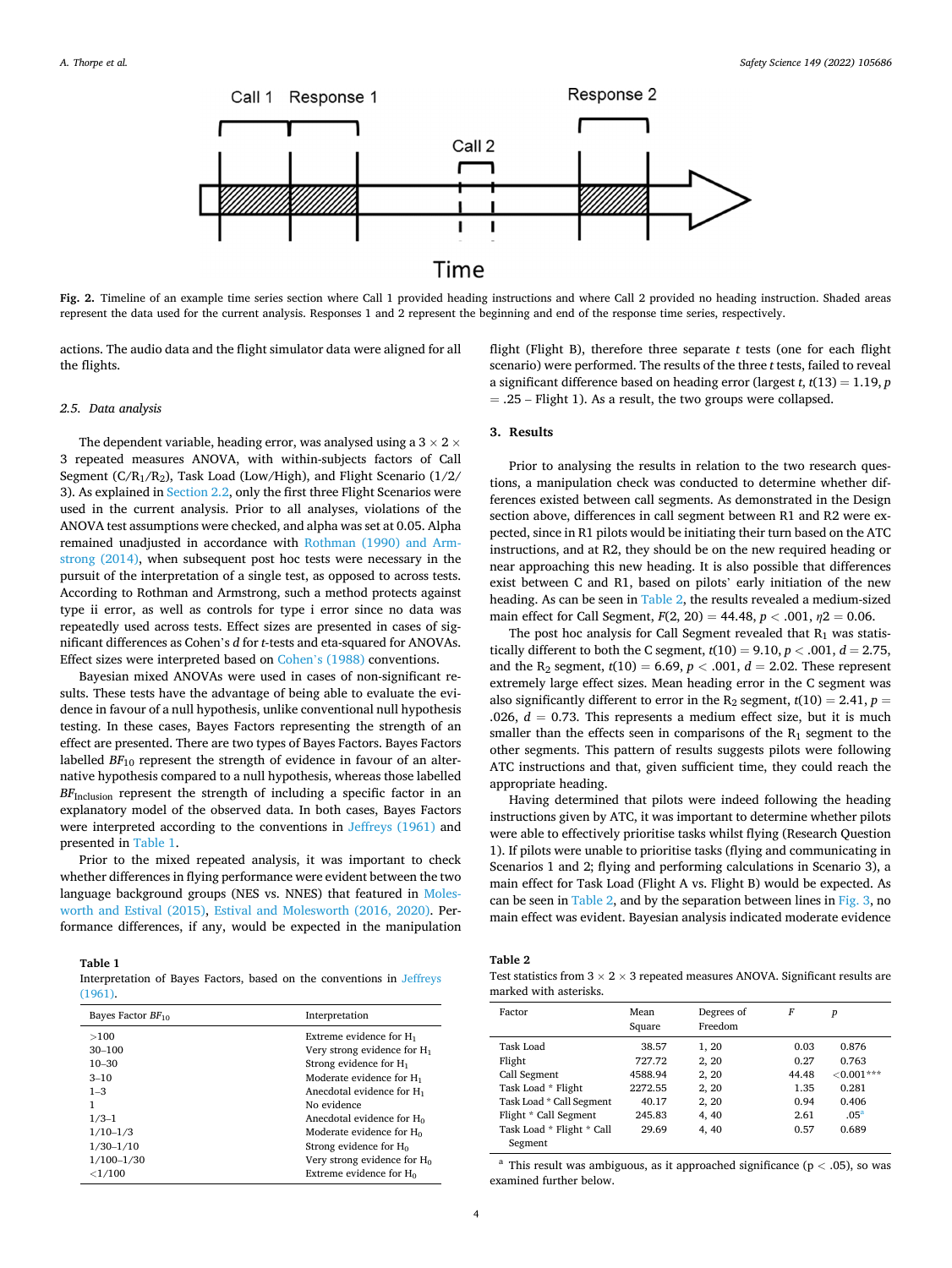<span id="page-4-0"></span>

**Fig. 3.** Mean heading error across levels of call segment and task load. Each panel represents data from the two flights in each scenario.

against including this factor in an explanatory model of the data,  $BF_{\text{In-}}$  $_{\text{clusion}} = 0.15$ . This result indicates that pilots were able to prioritise tasks.

The next analysis sought to determine how the task demand (i.e., increased ATC speech rate, increased ATC information density, and increased pilot workload) affected pilots' ability to manage the flying task (Research Question 2). If these different demands affected pilots differently, an interaction between Task Load (Flight A vs Flight B) and Flight Scenario (speech rate, information density, pilot workload) would be expected. As can be seen in [Table 2,](#page-3-0) the results failed to reveal a significant effect. Anecdotal evidence (as defined in [Table 1\)](#page-3-0) for an interaction was found,  $BF_{\text{Inclusion}} = 1.97$ , though this evidence lacks the strength to reject the null hypothesis.

The Bayesian analyses above found evidence against a difference in flying performance based on Task Load (Research Question 1) or on Flight Scenario (Research Question 2). Indeed, only models containing Call Segment as a factor explained the data better than the null model. It should be noted that, unlike frequentist ANOVA, these tests provide positive evidence for the null hypotheses. In relation to the research questions, they indicate that pilots can effectively prioritise the task of flying over communicating and performing calculations, and that the type of task demand does not affect this ability.

#### **4. Discussion**

The main aim of this study was to determine whether pilots can effectively prioritise their attention and thus prevent factors known to impact communication from affecting their flying performance. The results revealed that indeed pilots were able to effectively prioritise their attention, and importantly that the factors which have been shown to affect communication such as increased ATC speech rate, information density, and workload, failed to interfere with their prioritising the task of flying. Given the findings of [Molesworth and Estival \(2015\)](#page-5-0) and [Estival and Molesworth \(2020\)](#page-5-0) that these sources of load interfered with verbal responses for the same cohort of participants on the same tasks, this lack of interference suggests that the pilots focused on piloting rather than verbal tasks.

The primary finding of this analysis was the expected difference between the  $R_1$  segment and the other segments within the time series, with a larger deviation from the required flight trajectory on  $R_1$  relative to other segments. The simplest explanation for this difference is that the  $R_1$  segment represents a time before pilots could have responded to the instructions given in the call. The more relevant comparison was between the C and  $R_2$  segments, which would have detected a difference due to the demands of the verbal task. The lack of significant difference here, along with the lack of differences across Task Load conditions or Flight Scenarios, have two possible explanations. It might be that the conditions were truly not different. However, the difference in verbal response accuracy across Task Load conditions in Scenarios 2 and 3 ([Molesworth and Estival, 2015; Estival and Molesworth, 2020](#page-5-0)) conflicts with this explanation. Another explanation might be that the behavioural measures are not sufficiently sensitive to detect true differences

across the conditions. Our primary finding of a difference between the R1 segment and the other call segments, however, suggests it is indeed sensitive to different patterns of behaviour. Another explanation still might be that the current analysis simply lacked sufficient power – the highest number of pilots in a single condition was fifteen, while the lowest was twelve. This precluded the between-subjects comparison between NES and NNES pilots. With more observations from a larger cohort of pilots, this factor could have been included in the analysis, which may have affected our findings if native language interacted with the other factors.

#### *4.1. Theoretical and applied implications*

Our findings can be understood in terms of [Baddeley](#page-5-0)'s (2003) model of working memory. The flight scenario with the highest level of dualtask interference, Flight 3, was also the only scenario with two visuospatial tasks. The other scenarios involved auditory/verbal task (i.e., listen to ATC transmission and respond) and one visuospatial task (i.e., piloting), though the lack of statistical significance between the levels of task demand is not predicted by this model. The non-significant level of interference may be explained by Multiple Resource Theory, which predicts that multimodal multitasking incurs less dual-task interference than single-mode multitasking. As all scenarios featured auditory secondary tasks alongside the visual aviation task, they may have caused less interference than a visual secondary task. When taken together with [Molesworth and Estival \(2015\)](#page-5-0)'s original analysis of this data, the current study's findings suggest individuals can effectively prioritise competing tasks – performance on the verbal tasks was affected by increased task demand, but flight performance was not similarly affected. These findings mirror those in other research laboratories examining simple instructions articulating which task an individual should prioritise to achieve a desired level of performance [\(Bishara and](#page-5-0)  [Funk, 2002; Verghese et al., 2007; Yogev-Seligmann et al., 2010; Yogev-](#page-5-0)[Seligmann et al., 2012](#page-5-0)). The results also illustrate that task prioritisation can overcome the debilitating effect of high cognitive load, which is known to affect other aspects of performance (e.g., information density and increased workload, which affect communication performance while flying [\(Molesworth and Estival, 2015\)](#page-5-0)).

From an applied perspective, these findings reflect positively on the current emphasis of task prioritisation during flight training. The findings do, however, raise questions about the causes of some crashes that result from failures in task prioritisations, such as Eastern Air Lines Flight 401 and Pakistan International Airlines Flight 8303. For both flights, the accident investigation body found pilot distraction during the flight to be the leading contributing factor [\(NTSB, 1973; AAIB, 2020\)](#page-6-0) One of the differences between the flights undertaken in the current research and these two fatal flights was the number of pilots onboard, and it is plausible that the larger number of crew members led to other known psychological phenomena such as diffusion of responsibility or failure in communication or leadership (e.g., failure to effectively delegate).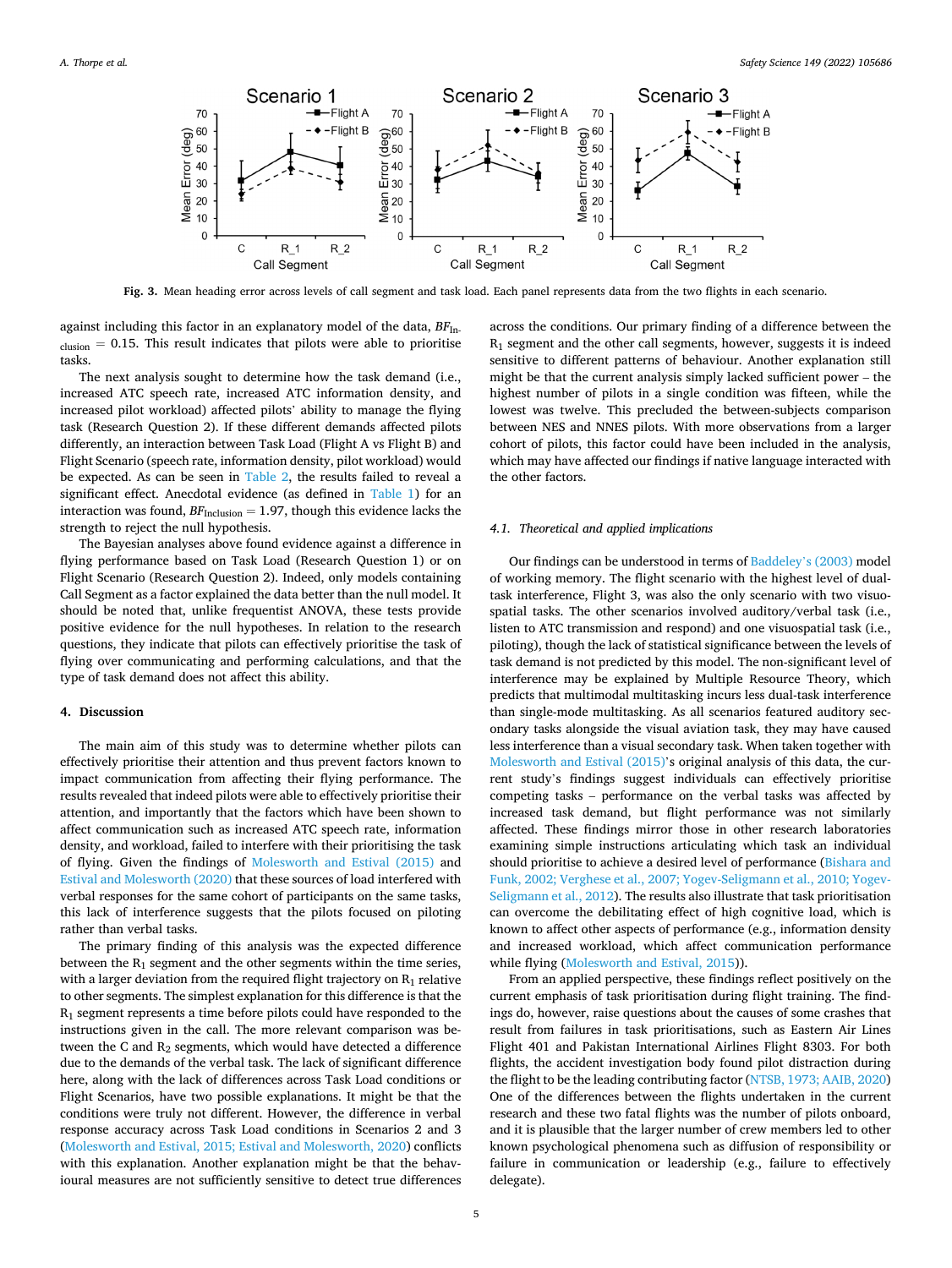## <span id="page-5-0"></span>*4.2. Limitations and future research*

While the results of this research are positive, they are not without their limitations. Although Molesworth and Estival (2015) found that increased information density in ATC transmission and increased pilot workload adversely affected the communication performance of all pilots, while increased ATC speech rate adversely affected only non-native English-speaking pilots with low levels of flight experience, the current study found no effect of these three different conditions on flying performance on any of the pilot groups. It is plausible that these factors did not affect flying performance because of their perceived lower importance to the flight itself. A distractor such as a low fuel level or an oil warning light, which would relate to the functionality of the engine might be more distracting than the two factors which affected communication and might affect flying performance. This is an area for future research.

In addition, the current study focused on single pilot operations. With both Eastern Air Lines Flight 401 and Pakistan International Airlines Flight 8303, there were at least two crew members on the flight deck at the time of the crash. Task prioritisation may be affected by leadership or communication skills ([Sexton and Helmreich, 2000](#page-6-0)), but how such skills interact with task prioritisation is another area for future research. More generally, cockpit environments with multiple pilots may feature more or different sources of cognitive workload than those with a single pilot. For example, collaborative tasks that require team members to communicate and share workload impose unique source of workload ([Sellers et al., 2014](#page-6-0)) while the expertise of individual pilots in collaborative environments may not be reflected in effective pilot/copilot collaboration (Helton et al., 2014). Future research into multipilot operations will need to account for a more complex set of task demands, which may evoke different effects than the current study. Another area for future research is the effectiveness of various instructions techniques to facilitate in task prioritisation.

Finally, the current study relied on performance metrics to detect a dual-task effect. This has the advantage of being objective, whereas commonly used workload measures such as the NASA-TLX ([NASA,](#page-6-0)  [2020\)](#page-6-0), which were not employed in the current study, are subjective. However, such measures have the advantage of directness, labelling the item under measure and gauging a response. Performance metrics, by contrast, can be affected by other sources of task demand, such as physical demand or fatigue. Future studies investigating the relationship between cognitive demand and flight performance would be strengthened by validating performance measures against established measures of cognitive workload.

#### **5. Conclusion**

Pilots from the outset are taught of the importance of task prioritisation for safe and efficient flight. This is simplified in the "adage, aviate, navigate, communicate". The results from the present research illustrate that when faced with factors that are known to affect communication, pilots are able to effectively prioritise their attention to reduce the impact of these factors on their operation of the aircraft. Using heading error as the dependent variable, no significant effects were found even for flights where pilots committed the most communication errors (Flight 2B with increased information density, and Flight 3B with increased pilot workload). When taken alongside the previous analysis of this cohort's performance on verbal tasks (Molesworth and Estival, 2015; Estival and Molesworth, 2020), these results provide evidence for effective prioritisation of piloting over verbal communication. Thus, these results are encouraging as they show that if the order of operational importance is adhered to, safe flight operations can be maintained even when communication is affected.

## **CRediT authorship contribution statement**

**Alexander Thorpe:** Methodology, Software, Formal Analysis, Writing. **Dominique Estival:** Conceptualisation, Resources, Funding Acquisition, Writing. **Brett Molesworth:** Conceptualisation, Validation, Writing – Reviewing and Editing. **Ami Eidels:** Supervision, Writing – Reviewing and Editing.

#### **Declaration of Competing Interest**

The authors declare that they have no known competing financial interests or personal relationships that could have appeared to influence the work reported in this paper. The authors acknowledge the support of the MARCS Institute, whose grant to Estival made this research possible.

#### **References**

- [AAIB, 2020. Preliminary Report: Crash of PIA AP-BLD 22 May 2020. Aircraft Accident](http://refhub.elsevier.com/S0925-7535(22)00026-1/h0005)  [Investigation Board Pakistan, Pakistan.](http://refhub.elsevier.com/S0925-7535(22)00026-1/h0005)
- Armstrong, R.A., 2014. When to use the Bonferroni correction. Ophthalmic Physiol. Opt. 34 (5), 502–508. [https://doi.org/10.1111/opo.12131.](https://doi.org/10.1111/opo.12131)
- Baddeley, A., 2003. Working memory: looking back and looking forward. Nat. Rev. Neurosci. 4 (10), 829–839.<https://doi.org/10.1038/nrn1201>.
- [Barshi, I., Farris, C., 2013. Misunderstandings in ATC Communication. Ashgate,](http://refhub.elsevier.com/S0925-7535(22)00026-1/h0020) [Farnham, England.](http://refhub.elsevier.com/S0925-7535(22)00026-1/h0020)
- [Bishara, S., Funk, K., 2002. Training pilots to prioritize tasks. Proc. Human Factors](http://refhub.elsevier.com/S0925-7535(22)00026-1/h0025)  [Ergonom. Soc. Ann. Meet. 46 \(1\), 96](http://refhub.elsevier.com/S0925-7535(22)00026-1/h0025)–100.
- Blakely, M.J., Smith, S.L., Russell, P.N., Helton, W.S., 2021. The impact of cognitive load on climbing and climbing on cognitive performance. Appl. Ergon. 94, 103413. [https://doi.org/10.1016/j.apergo.2021.103413.](https://doi.org/10.1016/j.apergo.2021.103413)
- [Burki-Cohen, J., 1995. Analysis of tower ground controller-pilot voice communication.](http://refhub.elsevier.com/S0925-7535(22)00026-1/h0035) [Federal Aviation Administration, Washington DC, USA](http://refhub.elsevier.com/S0925-7535(22)00026-1/h0035).
- [Cardosi, K.M., 1993. An analysis of en route controller-pilot voice communications.](http://refhub.elsevier.com/S0925-7535(22)00026-1/h0040) [Federal Aviation Administration, Cambridge, MA, USA.](http://refhub.elsevier.com/S0925-7535(22)00026-1/h0040)
- CASA. (2019). Aviate-navigate-communicate-administrate. *Flight Safety Australia*. Retrieved from [https://www.flightsafetyaustralia.com/2019/05/aviate-navigat](https://www.flightsafetyaustralia.com/2019/05/aviate-navigate-communicate-administrate/)  [e-communicate-administrate/](https://www.flightsafetyaustralia.com/2019/05/aviate-navigate-communicate-administrate/).
- [Cohen, J., 1988. Statistical power analysis for the behavioral sciences. L. Erlbaum](http://refhub.elsevier.com/S0925-7535(22)00026-1/h0050)  [Associates, Hillsdale, N.J.](http://refhub.elsevier.com/S0925-7535(22)00026-1/h0050)
- Darling, K.A., Helton, W.S., 2014. Dual-task interference between climbing and a simulated communication task. Exp. Brain Res. 232 (4), 1367-1377. https://doi.org/ [10.1007/s00221-014-3855-7](https://doi.org/10.1007/s00221-014-3855-7).
- [Estival, D., Molesworth, B.R.C., 2016. Native English speakers and EL2 pilots : an](http://refhub.elsevier.com/S0925-7535(22)00026-1/optMdu8HPtNv1)  experimental study. *[Aviation English: A Lingua Franca for Pilots and Air Traffic](http://refhub.elsevier.com/S0925-7535(22)00026-1/optMdu8HPtNv1) Controllers*[. Routledge, London, UK, pp. 140](http://refhub.elsevier.com/S0925-7535(22)00026-1/optMdu8HPtNv1)–181.
- Estival, D., Molesworth, B.R.C., 2020. Errors in air-ground pilot communication: an experimental study. The ESPecialist, 41(23, Special issue on Aviation English). doi: 10.23925/2318-7115.2020v41i3a1.
- EUROCONTROL, 2006b. Air-ground Communication Safety Study: Causes and Recommendations (Report # DAP/SAF 2006-09). (DAP/SAF 2006-09). European Organisation for the Safety of Air Navigation, Brussels, Belgium.
- EUROCONTROL, 2014. Use of 'AT PILOTS DISCRETION' and 'WHEN READY' verbal climb and descent clearances. Retrieved from [http://us1.campaign-archive1.com/?](http://us1.campaign-archive1.com/?u=0fa4593636877e9fd022bcdc1%26id=16953fee95%26e=baba26755a)  u=[0fa4593636877e9fd022bcdc1](http://us1.campaign-archive1.com/?u=0fa4593636877e9fd022bcdc1%26id=16953fee95%26e=baba26755a)&id=16953fee95&e=baba26755a.
- FAA. (2018). Fly the Aircraft First. FAA Safety Briefing. Retrieved from [https://www.faa.](https://www.faa.gov/news/safety_briefing/2018/media/SE_Topic_18-07.pdf)  [gov/news/safety\\_briefing/2018/media/SE\\_Topic\\_18-07.pdf.](https://www.faa.gov/news/safety_briefing/2018/media/SE_Topic_18-07.pdf)
- Helton, W.S., Funke, G.J., Knott, B.A., 2014. Measuring workload in collaborative contexts: trait versus state perspectives. Hum. Factors 56 (2), 322–332. [https://doi.](https://doi.org/10.1177/0018720813490727)  [org/10.1177/0018720813490727.](https://doi.org/10.1177/0018720813490727)
- Helton, W.S., Russell, P.N., 2011. Working memory load and the vigilance decrement. Exp. Brain Res. 212 (3), 429–437. [https://doi.org/10.1007/s00221-011-2749-1.](https://doi.org/10.1007/s00221-011-2749-1)
- Helton, W.S., Russell, P.N., 2013. Visuospatial and verbal working memory load: effects on visuospatial vigilance. Exp. Brain Res. 224 (3), 429–436. [https://doi.org/](https://doi.org/10.1007/s00221-012-3322-2) [10.1007/s00221-012-3322-2](https://doi.org/10.1007/s00221-012-3322-2).

[Jeffreys, H., 1961. Theory of Probability, 3rd ed. Oxford University Press, Oxford, UK.](http://refhub.elsevier.com/S0925-7535(22)00026-1/h0095) [Kahneman, D., 1973. Attention and Effort. Prentice Hall, Englewood Cliffs, NJ](http://refhub.elsevier.com/S0925-7535(22)00026-1/h0100).

- Kantowitz, B.H., 1985. Channels and stages in human information processing: A limited analysis of theory and methodology. J. Math. Psychol. 29 (2), 135–174. [https://doi.](https://doi.org/10.1016/0022-2496(85)90014-8)  [org/10.1016/0022-2496\(85\)90014-8.](https://doi.org/10.1016/0022-2496(85)90014-8)
- [Lachman, R., Lachman, J.L., Butterfield, E.C., 2015. Cognitive Psychology and](http://refhub.elsevier.com/S0925-7535(22)00026-1/h0110) [Information Processing: An Introduction. UK Psychology Press, East Sussex](http://refhub.elsevier.com/S0925-7535(22)00026-1/h0110).
- [Molesworth, B.R.C., Estival, D., 2015. Miscommunication in general aviation: The](http://refhub.elsevier.com/S0925-7535(22)00026-1/h0115)  [influence of external factors on communication errors. Saf. Sci. 73, 73](http://refhub.elsevier.com/S0925-7535(22)00026-1/h0115)–79.
- [Morrow, D., Lee, A., Rodvold, M., 1993. Analysis of problems in routine controller-pilot](http://refhub.elsevier.com/S0925-7535(22)00026-1/h0120)  [communication. Int. J. Aviation Psychol. 3 \(4\), 285](http://refhub.elsevier.com/S0925-7535(22)00026-1/h0120)–302.
- [Morrow, D., Rodvold, M., 1993. The influence of ATC message length and timing on pilot](http://refhub.elsevier.com/S0925-7535(22)00026-1/h0125)  [communication \(NASA Contractor Report 177621\). NASA Ames Research Center,](http://refhub.elsevier.com/S0925-7535(22)00026-1/h0125)  [Moffett Field, CA, USA.](http://refhub.elsevier.com/S0925-7535(22)00026-1/h0125)
- [Morrow, D., Rodvold, M., 1998. Communication Issues in Air Traffic Control. In:](http://refhub.elsevier.com/S0925-7535(22)00026-1/h0130)  [Smolensky, M.W., Stein, E.S. \(Eds.\), Human Factors in Air Traffic Control. Academic](http://refhub.elsevier.com/S0925-7535(22)00026-1/h0130)  [Press, San Diego, USA, pp. 421](http://refhub.elsevier.com/S0925-7535(22)00026-1/h0130)–456.